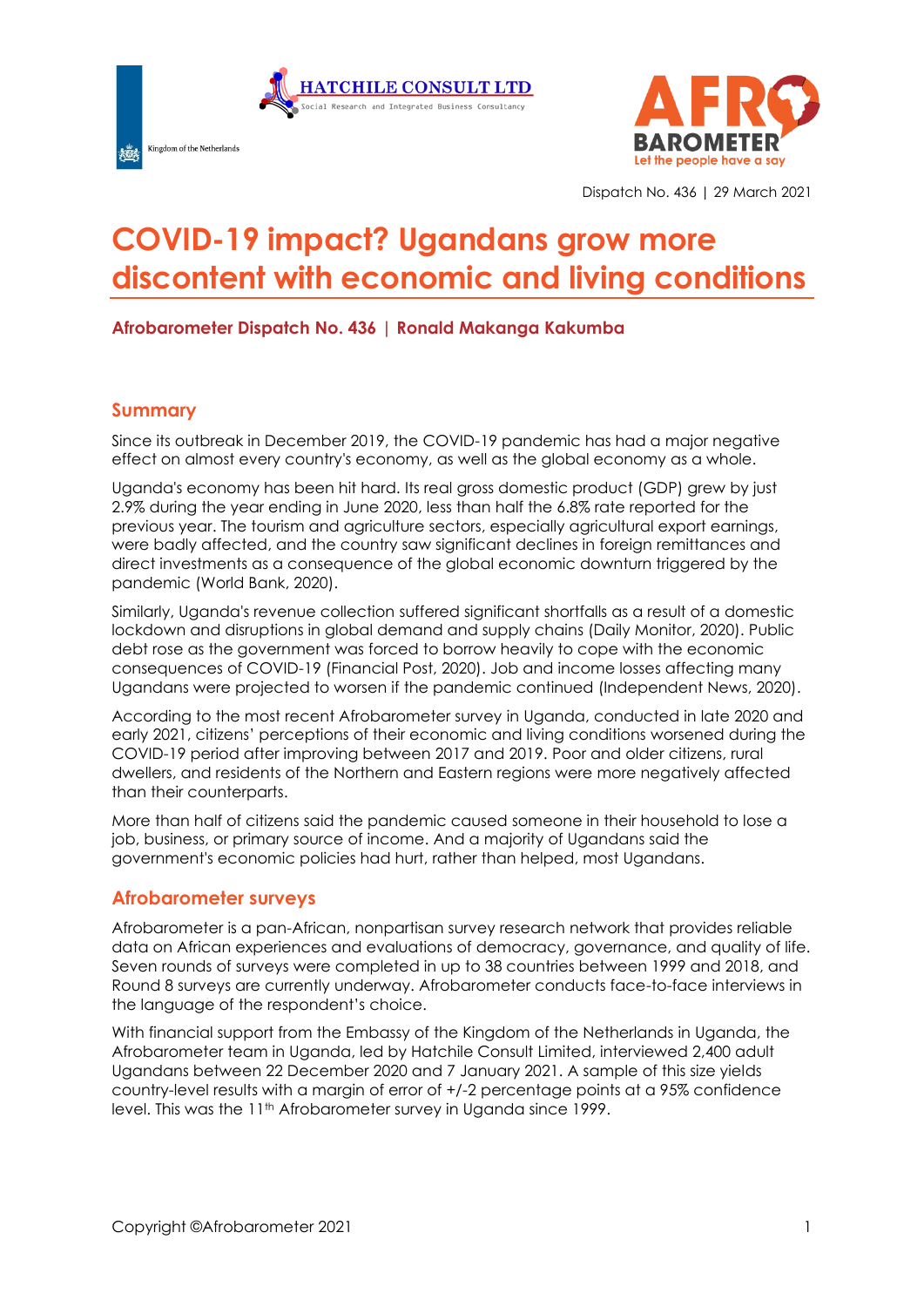

# **Key findings**

- Ugandans' economic outlook worsened during the year of the pandemic:
	- o A majority (58%) described the country's economic condition as "fairly" or "very" bad, a 12-percentage-point increase from 2019.
	- o Half (51%) described their personal living conditions as fairly/very bad, a 10 percentage-point increase from 2019.
	- o Similarly, a majority (56%) said the country was worse off economically than a year earlier.
- More than half (54%) of Ugandans reported that someone in their household lost a job, a business, or a primary source of income as a result of the pandemic.
- Six in 10 Ugandans (62%) experienced moderate or high levels of lived poverty (shortages of basic necessities) during the previous year.
- Majorities rated the government's performance on job creation (72%) and improving the living standards of the poor (59%) as "fairly bad" or "very bad."
- And three-fourths (75%) of Ugandans said the government's economic policies have hurt most people and benefited only a few.

### **Economic and living conditions worsen amid COVID-19**

As of early 2021, a majority (58%) of Ugandans described their country's economic condition as "fairly bad" or "very bad," while only three in 10 (30%) considered the economic situation good (Figure 1).

Similarly, a slim majority (51%) assessed their personal living conditions as fairly/very bad, whereas only about one-third (35%) rated their living conditions favourably.



**Figure 1: Personal living and country's economic condition** | Uganda | 2021

*Respondents were asked: In general, how would you describe: The present economic condition of this country? Your own present living conditions?*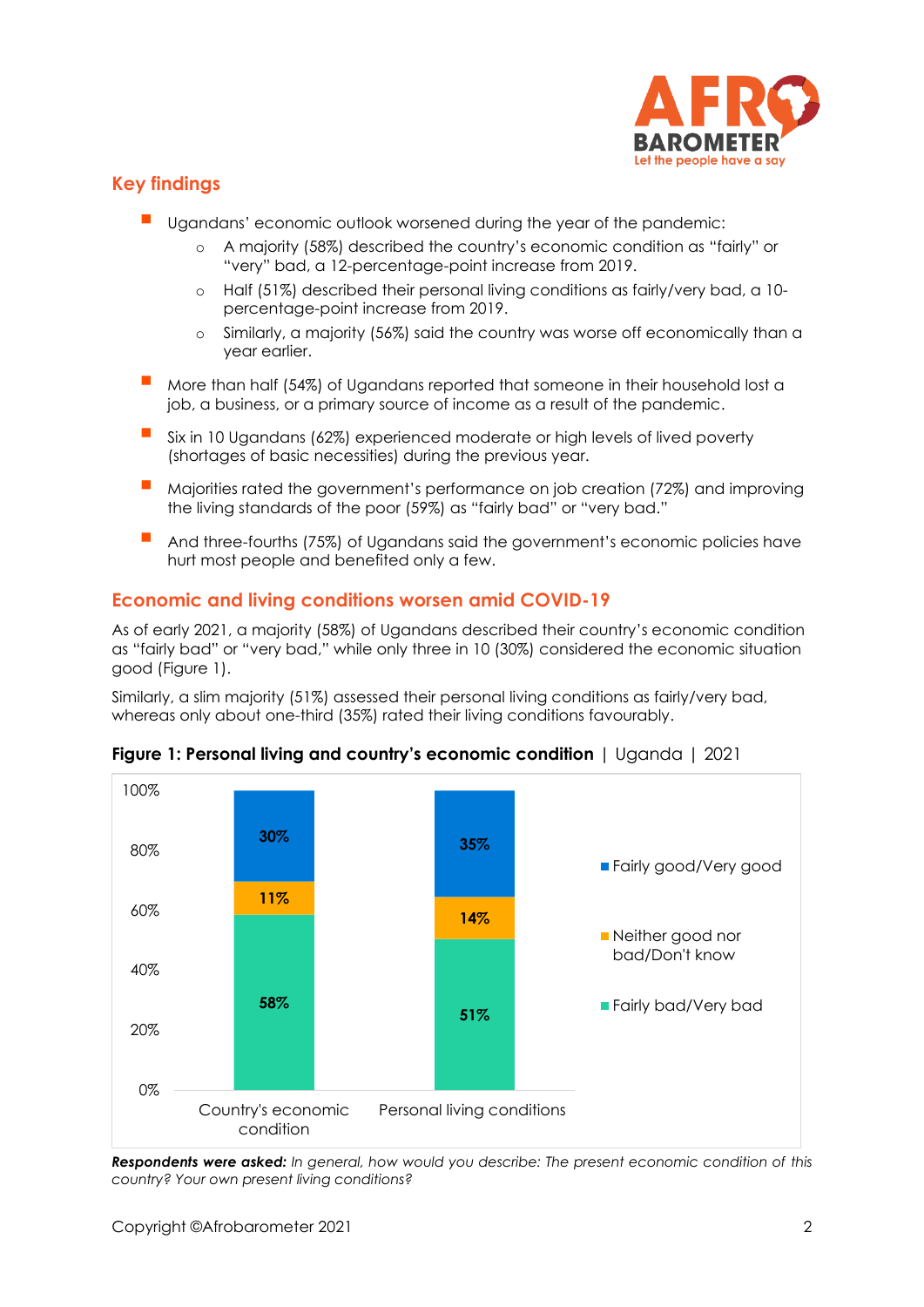

Afrobarometer's previous survey, in September-October 2019, found modest improvements on these indicators compared to 2017. But both worsened during the pandemic period: The proportion of citizens who described the country's economic condition as bad increased by 12 percentage points (Figure 2), while the share of those who assessed their personal living conditions negatively rose by 10 points (Figure 3).

While other factors may also be at play, these patterns suggest that COVID-19 has had a significant impact on people's living conditions and the country's economy.



**Figure 2: Country's economic condition** | Uganda | 2017-2021

*Respondents were asked: In general, how would you describe the present economic condition of this country?* 



**Figure 3: Personal living conditions** | Uganda | 2017-2021

*Respondents were asked: In general, how would you describe your own present living conditions?*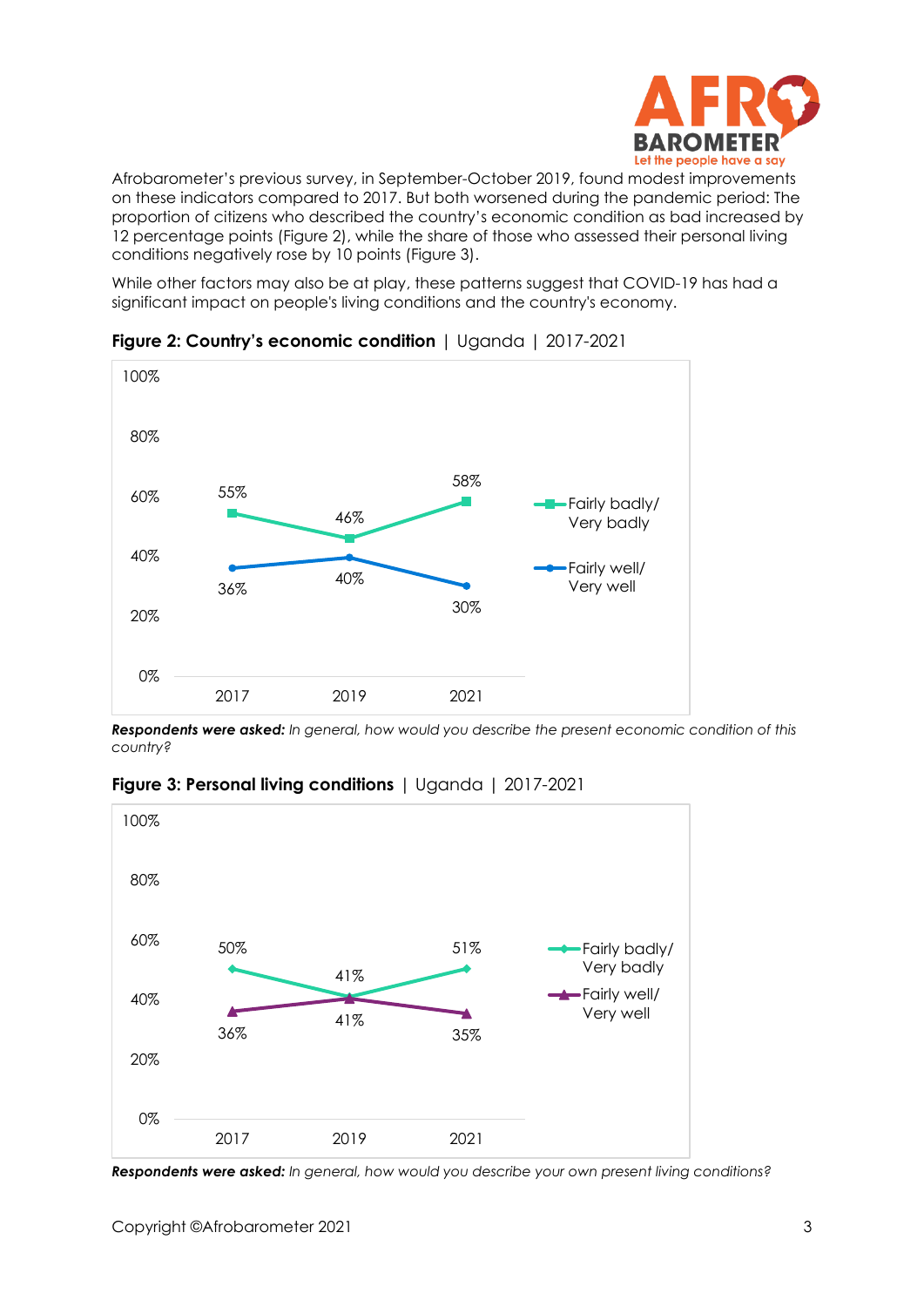

Negative assessments of the country's economic condition and personal living conditions increased sharply with respondents' level of poverty. The poorest (70%) were than three times as likely as the best-off (19%) to describe their living conditions as bad, and almost twice as likely to see the economy as bad (71% vs. 38%), suggesting that the pandemic has disproportionately affected the poor (Figure 4).

Other differences by demographic group are less pronounced. Older citizens were more likely to report poor living conditions than younger respondents (58% of those aged 50 years and above vs. 48% of those aged 18-30). The Central region stands out with 71% who described the economy as bad, compared to 51% in the Northern region, though negative assessments of personal living conditions were reversed: 45% in Central, 56% in Northern.

# **Figure 4: Negative assessments of personal living and country's economic condition**



| by demographic group | Uganda | 2021

*Respondents were asked: In general, how would you describe: The present economic condition of this country? Your own present living conditions? (% who said "fairly bad" or "very bad")*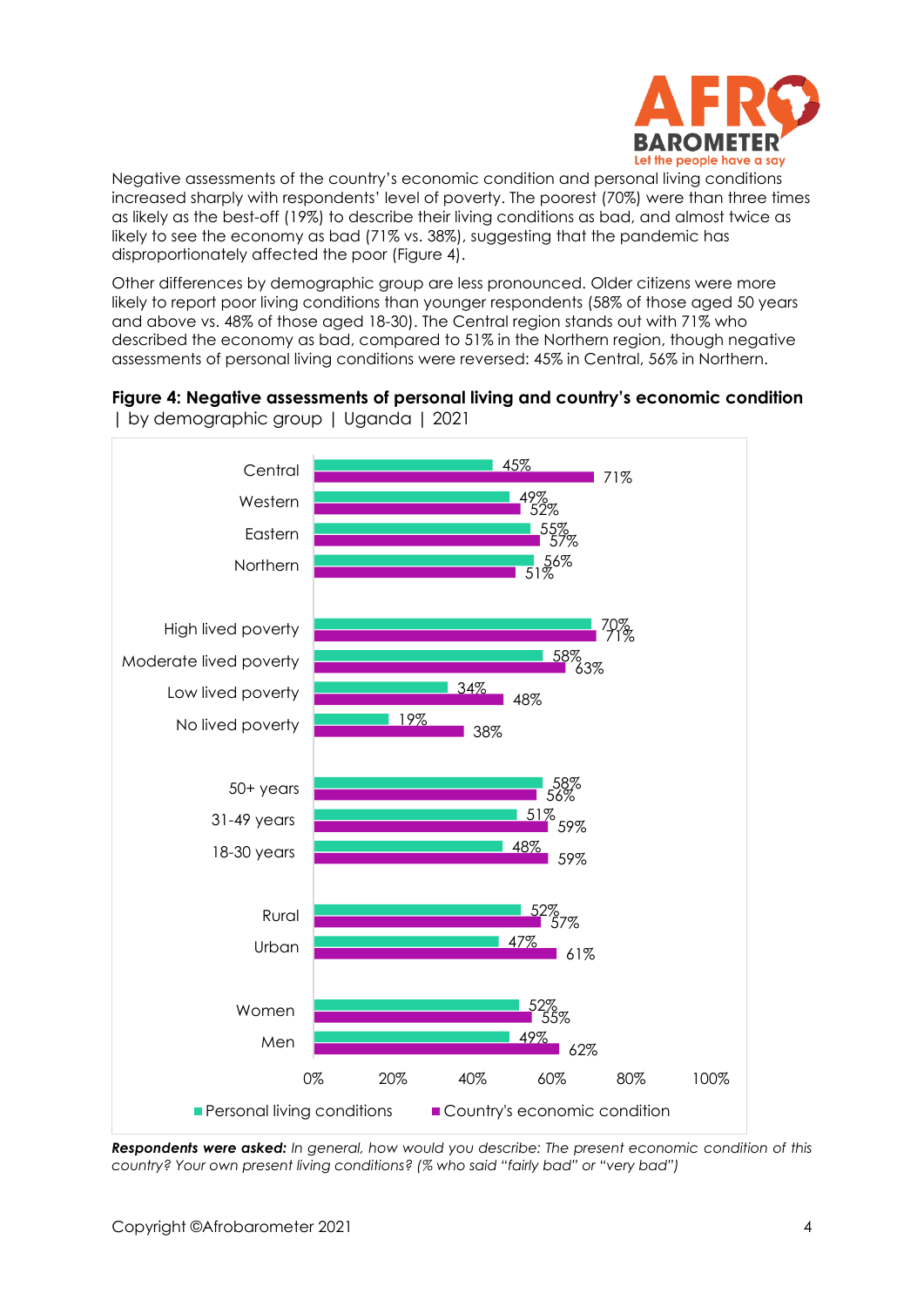

Comparing the country's current economic condition to 12 months earlier, before COVID-19 struck, a majority (56%) of Ugandans said things had gotten worse (Figure 5).





*Respondents were asked: Looking back, how do you rate economic conditions in this country compared to 12 months ago?*

#### **Income loss due to COVID-19**

As a result of COVID-19, many businesses laid off workers or were shuttered entirely, resulting in losses of employment and income. According to the Afrobarometer survey, more than half (54%) of Ugandans said that someone in their household lost a job, a business, or a primary source of income due to the pandemic (Figure 6).

Income loss due to COVID-19 was more prevalent among residents of the Central region (65%), urban residents (63%), and younger citizens (56%) than among others (Figure 7). Poor citizens (56%-57%) were considerably more likely than those with no lived poverty (38%) to experience income losses as a result of COVID-19. These findings offer further evidence that the poor were disproportionately impacted by the pandemic.



**Figure 6: Loss of income due to pandemic** | Uganda| 2021

*Respondents were asked: Please tell me if you personally or any other member of your household have been affected in any of the following ways by the COVID-19 pandemic: Temporarily or permanently lost a job, business, or primary source of income?*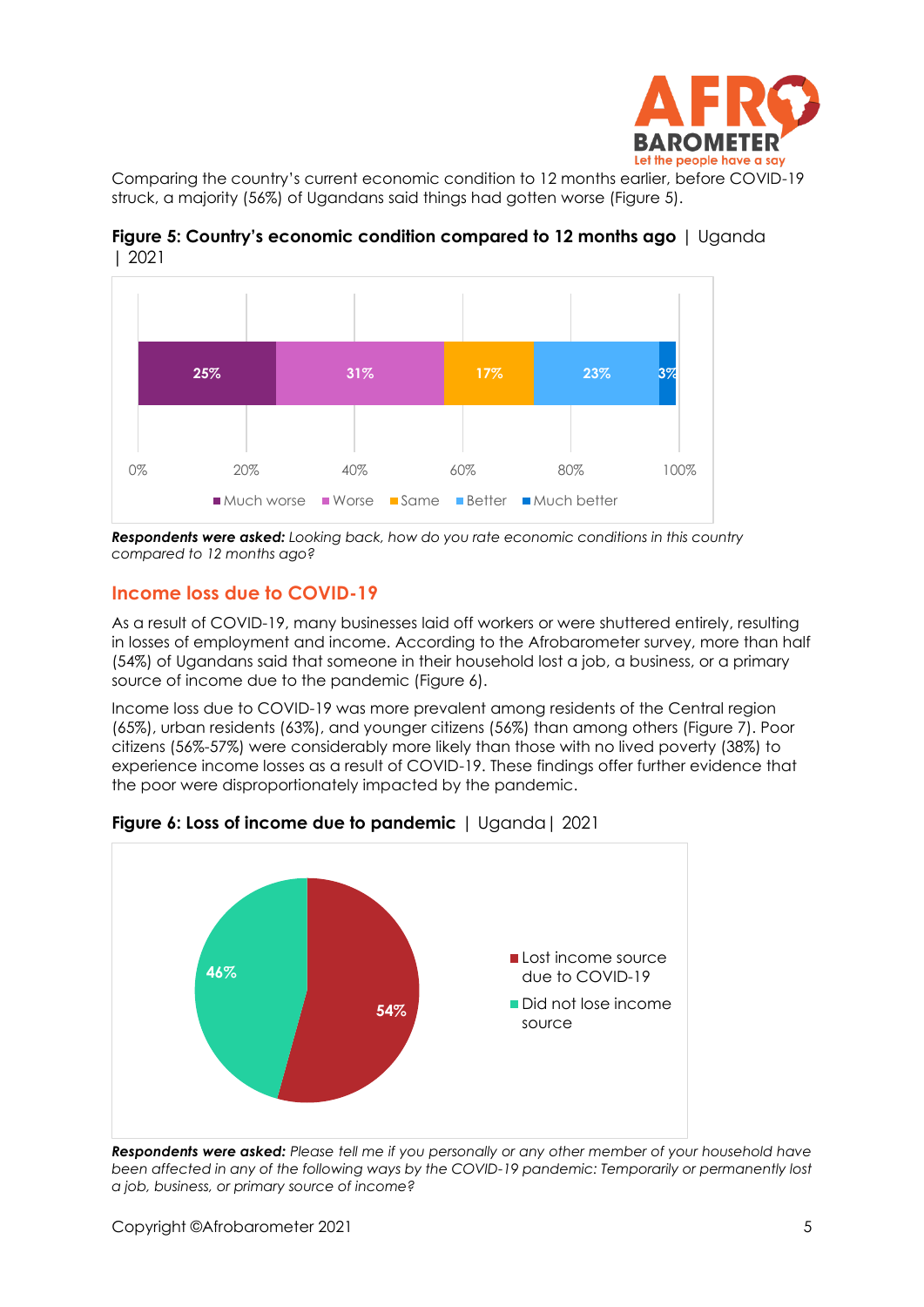



**Figure 7: Loss of income due to pandemic** | by socio-demographic group | Uganda | 2021

*Respondents were asked: Please tell me if you personally or any other member of your household have been affected in any of the following ways by the COVID-19 pandemic: Temporarily or permanently lost a job, business or primary source of income? (% "yes")*

# **Deprivation of basic necessities**

Ugandans' concerns about the country's economy and their own living conditions are also reflected in their experience of "lived poverty," Afrobarometer's experiential measure based on how often people go without five basic necessities of life: enough to eat, enough clean water, medicines or medical care, enough cooking fuel, and a cash income. (For more on lived poverty, see Mattes, 2020).

Nine in 10 citizens (89%) said they went without a cash income at least once during the year preceding the survey, including 42% who said this happened "many times" or "always" (Figure 8).

Three-fourths (74%)<sup>1</sup> reported going without medical care, including fully half (51%) who said this occurred at least several times, while more than half experienced shortages of food (58%), cooking fuel (57%), and clean water (55%).

An average of the responses to the questions on deprivation of basic necessities is calculated to create Afrobarometer's Lived Poverty Index, whose scores range from 0 (no lived poverty) to 4 (high lived poverty). Six in 10 Ugandans (62%) experienced moderate (43%) or high lived poverty (19%) during the past year, not substantially different from results in 2019 (64%) and 2017 (60%) (Figure 9).

 $1$  Due to rounding, overall totals may differ by 1 percentage point from the sum of sub-categories.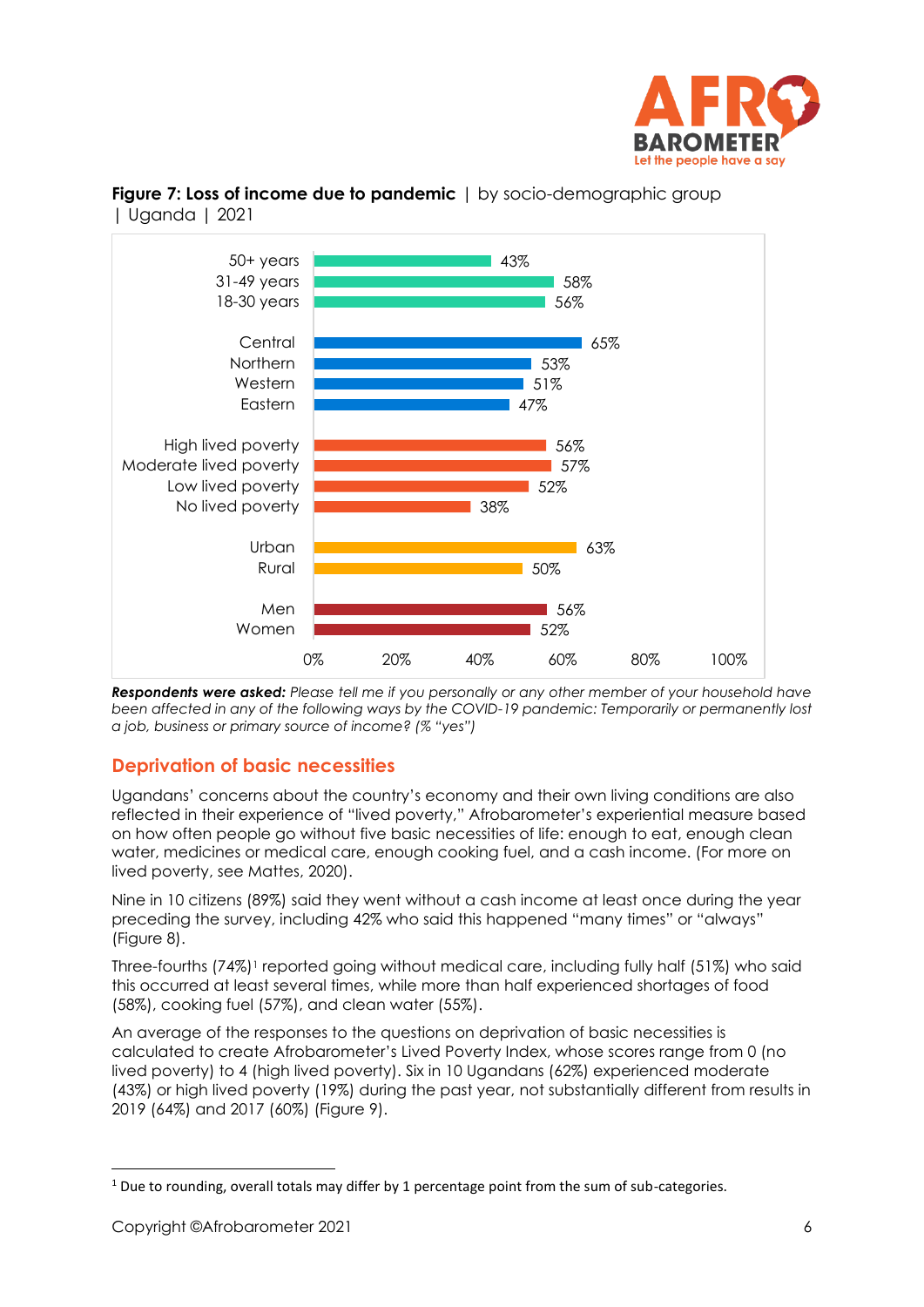



**Figure 8: Going without basic necessities** | Uganda | 2021

*Respondents were asked: Over the past year, how often, if ever, have you or anyone in your family gone without: Enough food to eat? Enough clean water for home use? Medicines or medical treatment? Enough fuel to cook your food? A cash income?*





*Respondents were asked: Over the past year, how often, if ever, have you or anyone in your family gone without: Enough food to eat? Enough clean water for home use? Medicines or medical treatment? Enough fuel to cook your food? A cash income?*

# **Evaluation of government performance on the economy**

When asked how well they think the government has handled key economic issues, Ugandans were highly critical. Almost three-fourths (72%) said the government was performing "fairly badly" or "very badly" on creating jobs, and six in 10 (59%) gave the same assessment on improving the living standards of the poor (Figure 10).

In addition, a vast majority of citizens voiced dissatisfaction with the effectiveness of the government's economic policies. Three-fourths (75%) "agreed" or "strongly agreed" that the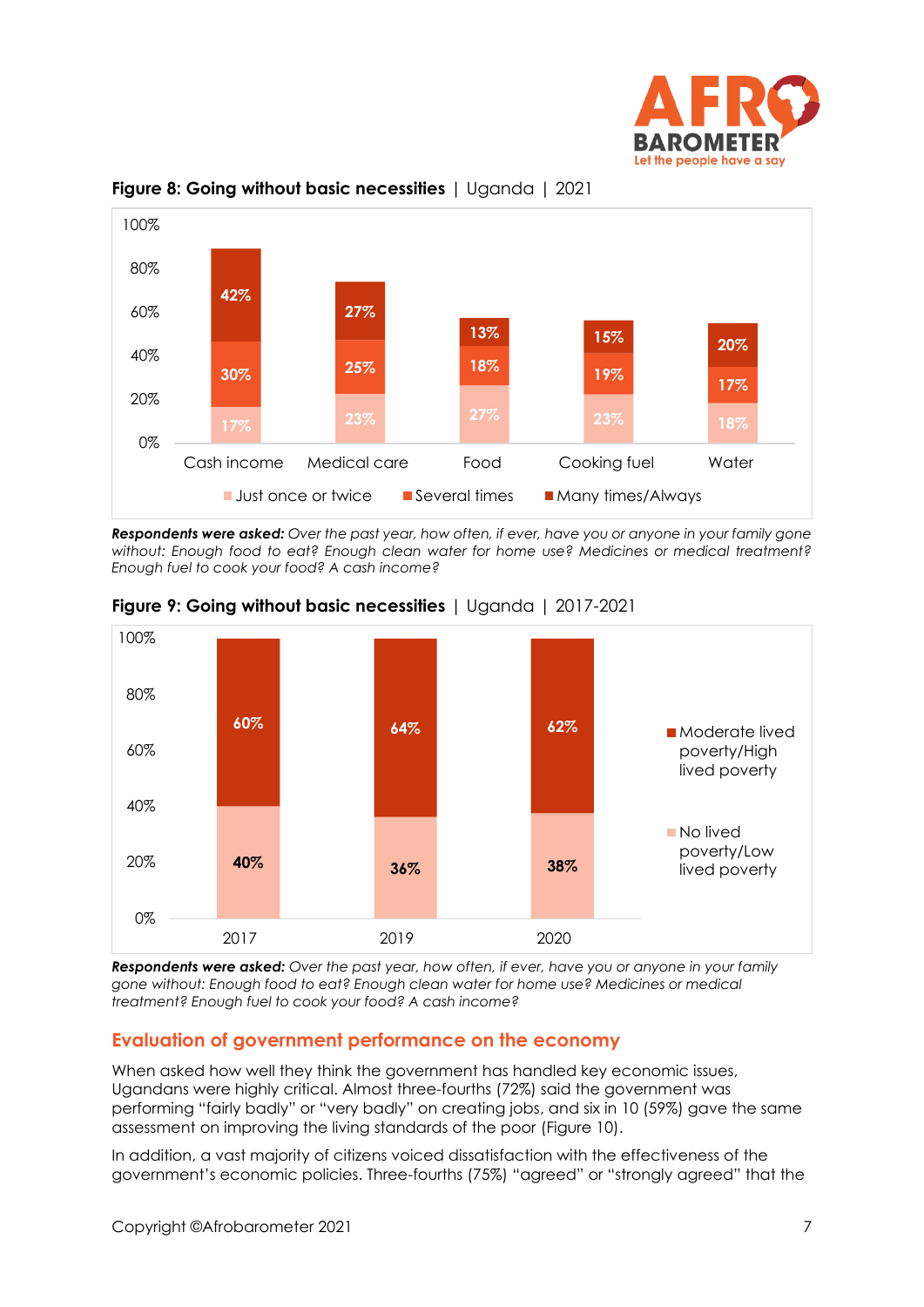

government's economic polices had hurt most people while benefiting just a few. Only about a quarter (24%) said the policies have benefited most people (Figure 11).





*Respondents were asked: How well or badly would you say the current government is handling the following matters, or haven't you heard enough to say?*



**Figure 11: Have government's economic policies helped or hurt?** | Uganda | 2021

*Respondents were asked: Which of the following statements is closest to your view? Statement 1: The government's economic policies have helped most people; only a few have suffered. Statement 2: The government's economic policies have hurt most people and only benefited a few. (% who "agree" or "strongly agree" with each statement)*

# **Conclusion**

According to the most recent Afrobarometer survey in Uganda, conducted in late 2020 and early 2021, citizens' assessments of the country's economy and their personal living conditions worsened during the COVID-19 pandemic, wiping out gains between 2017 and 2019.

Poor and older citizens, rural residents, and those living in the Northern and Eastern regions were more affected than their counterparts. More than half of citizens said the pandemic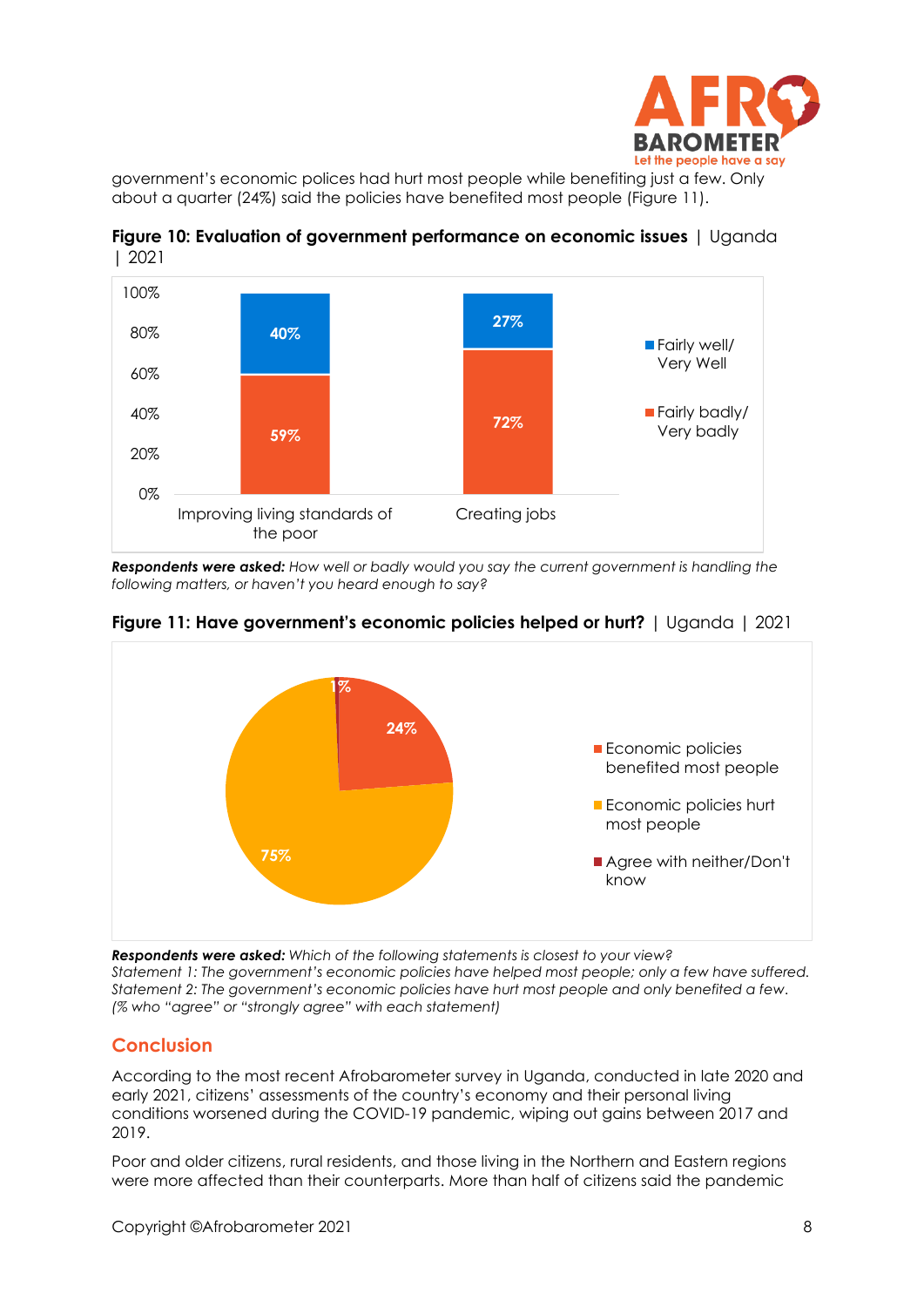

caused a household member to lose a job, a business, or a primary source of income. Overall, a majority of Ugandans gave their government poor marks on improving the living standards of the poor and job creation, and most saw its economic policies as harmful rather than beneficial.

If the pandemic lasts longer or intensifies in Uganda, these negative economic effects can only be expected to worsen, adding urgency to the need for government action to sustain people's livelihoods and economic activities.

> Do your own analysis of Afrobarometer data – on any question, for any country and survey round. It's easy and free at www.afrobarometer.org/online-data-analysis.